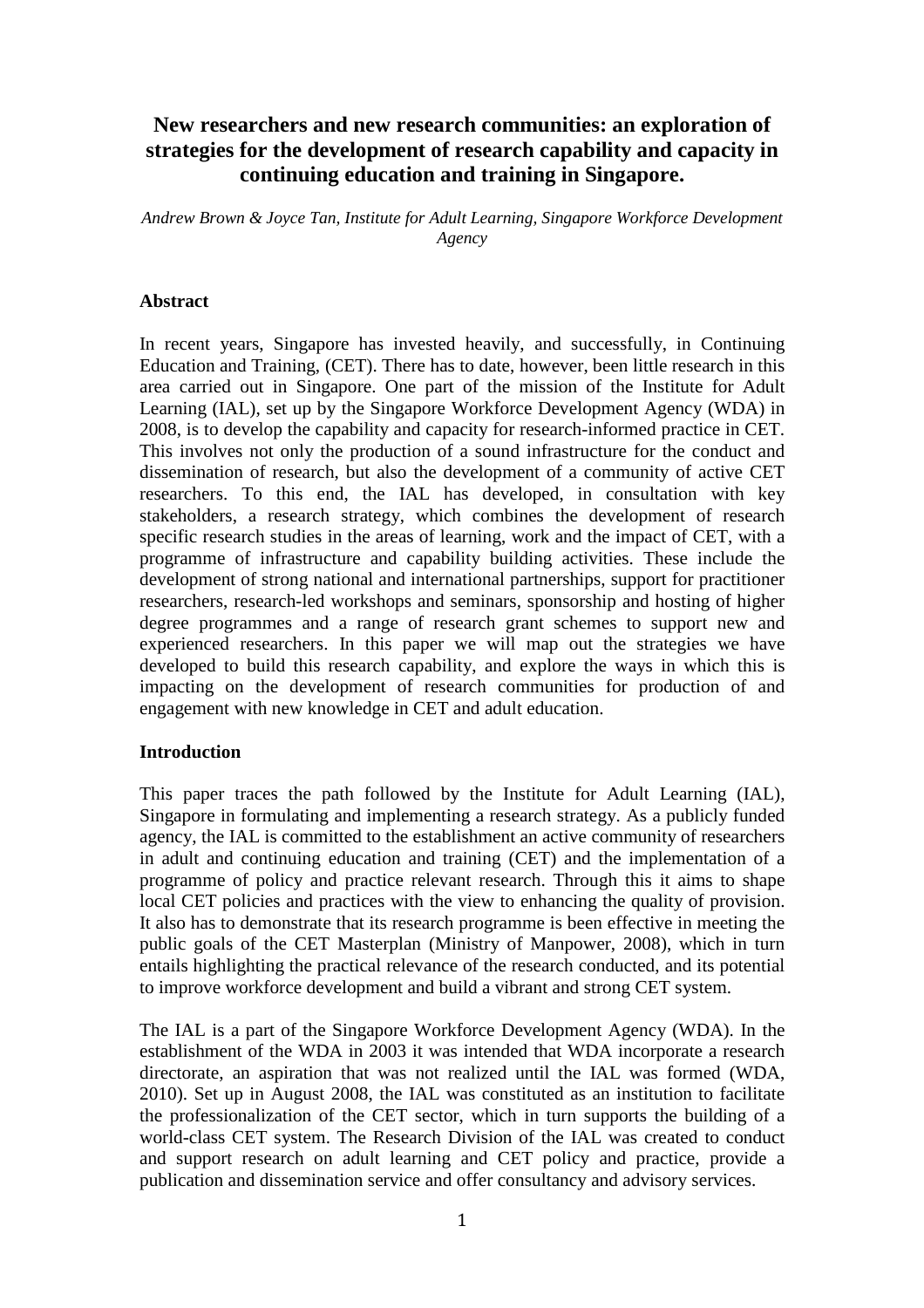The Research Division of the IAL is one of three core divisions that constitute the IAL, the other two divisions being concerned with the training and professional development of adult educators. As such, the research conducted has to feed into and support these aspects of IAL activity, as do its research capability and capacity building activities. As part of the Singapore WDA, a government statutory board, the research produced also has to be relevant to and inform policy and be accessible and relevant to policy makers. The central aim of the formulation of a research strategy is to provide IAL with a coherent plan to guide the development of research informed policy and practice at all levels within the Singapore CET system. This entails the raising of awareness of relevant research across the system, which in turn requires not only that research is made accessible, but also that practitioners and policy makers are able to interpret and evaluate research evidence. A key requirement, then, is the development, amongst policy makers, employers and adult educators, of 'research literacy' or a 'research sensibility', in the sense that across the sector people have a broad knowledge of a range of approaches to research and the capability and confidence both to draw justifiable conclusions from the research and to evaluate the quality of the research. These judgments have to be made in a timely and efficient manner, which requires appropriate support and scaffolding to be provided in the development of the necessary understanding and gaining access to relevant research in a comprehensible format.

In the process of meeting with stakeholders to determine their interests and priorities, it became clear to us that there is a huge commitment to the development of a worldleading CET system in Singapore, and that the quality of training and adult education is widely considered to be a key component in realization of this aspiration. Stakeholders have shown great enthusiasm for the development of a research programme that would support and inform this aspiration, and it was apt that the proposed programme should be sufficiently broad, rigorous and demanding to achieve these ambitions. Furthermore, this engagement with stakeholders reinforced our sense that a major strand in the IAL research strategy should be the development of research capacity and capability. Indeed the development of meaningful and productive research informed practice requires the development of a critical mass of people with the motivation, knowledge and skills to conduct policy and practice relevant research in Singapore. Therefore it was critical that this be addressed from the onset, and the development of research capability and creation of an active and diverse research community has become a key element in much of the CET research work that we have consequently conducted and supported in Singapore.

## **Background**

After independence in 1965, Singapore was faced with a lack of physical resources and a small domestic market. In response to this, the Singapore Government adopted a pro-business, pro-foreign investment, export-oriented economic policy framework, combined with state-directed investments in strategic government-owned corporations. Singapore's largely corruption-free government, skilled work force, and advanced and efficient infrastructure have attracted investments from more than 7,000 multinational corporations from the United States, Japan, and Europe. Currently there are 1,500 companies from China and another 1,500 from India. Foreign firms are found in almost all sectors of the economy. Multinational corporations account for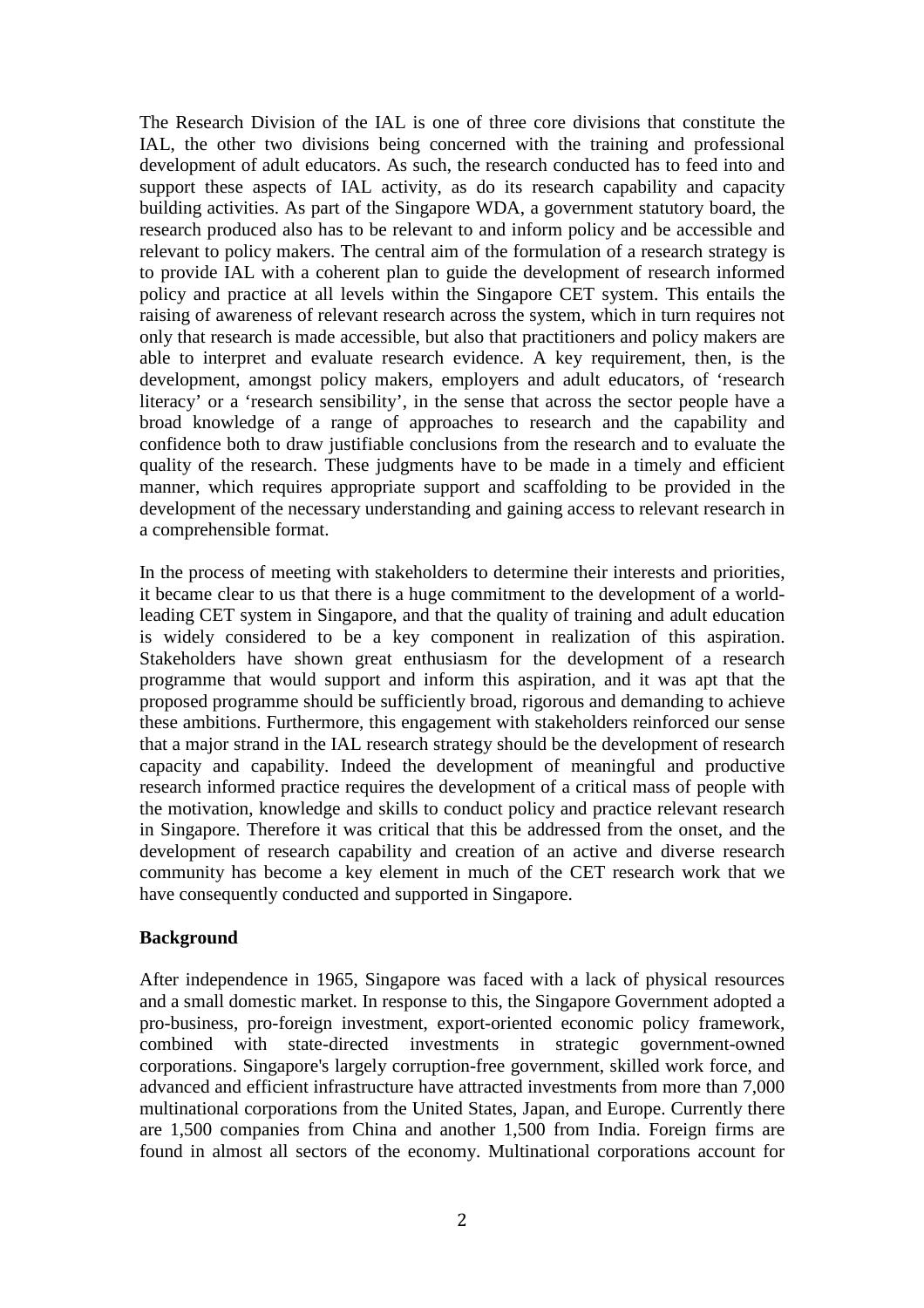more than two-thirds of manufacturing output and direct export sales, although certain services sectors remain dominated by government-linked companies.

With a population of 5.08 million (Singstat, 2010), Singapore is one of the more densely populated countries in the world. Its strategic location on major sea-lanes and its industrious population have given the country substantial economic importance in Southeast Asia. With a high literacy rate of 94.6%, Singapore has enjoyed high employment for a number of years. Amid slower economic growth in 2003, unemployment rose to 4.6%. As of the end of June 2008, the unemployment rate was 2.3%. Much of the unemployment is structural, as low-skill manufacturing operations have increasingly moved overseas. Since 1990, the number of foreign workers in Singapore has increased substantially to deal with labour shortages. Foreign workers comprise 27.5% of the labour force with the great majority of these being unskilled. As of end-2007, Singapore had a total labor force of about 2.75 million with the median age of the labour force being 35.7 years (Singstat, 2010). The recent 2009 economic downturn had a marked effect on unemployment, with rising levels of unemployment particularly being evident amongst professional, managerial, executive and technical workers (PMET). Economic growth since the recession has been remarkable.

The development of CET in this context is driven by the Continuing Education and Training Masterplan (MOM, 2008), a comprehensive plan to prepare Singaporean workers for the future and to develop a source of competitive advantage for Singapore. For employers, the Singapore CET system aims to enhance quality and productivity by helping their workers acquire industry relevant skills to stay ahead of industry developments; for all Singaporeans, the education and CET systems form a lifelong learning system to help workers find their place in the labour market, seize opportunities in new growth areas and develop and maintain a relevant skill-set. CET is designed to be accessible, affordable and to add value to the careers of Singaporeans, at all levels of skill, including PMET workers (WDA, 2010).

The training of the labour force is thus one of the Government's top priorities in equipping Singapore's workers for the nation's future. To support this initiative, the Government increased the Lifelong Leaning Endowment Fund by \$800 million to \$3 billion in FY2008. And in time, there are plans to top up the fund to \$5 billion (MOM, 2008). The Government is investing substantially in labour development because it wishes to bring about change in two significant areas: (i) build the workforce of the future (nearly 60% of our resident workforce will have at least a polytechnic diploma qualification by 2020, compared to 36% in 2007); (ii) support emerging and growth industries and equip Singaporeans with the skills for job opportunities in new growth industries, whether they are preparing for new jobs, switching careers or acquiring new skills for their current jobs (MOM, 2008).

Underpinning the form of CET adopted is the belief that every worker regardless of education or skills level must continually upgrade and update their skills in order to stay relevant and perform better in their job. The CET Masterplan builds on the strong foundation laid by the WDA, which has developed a nationally accredited skills framework – the Workforce Skills Qualification (WSQ) system. The development of the WSQ is industry-driven and guided by industry-led skills councils. To date, WDA has set up councils for the tourism, food and beverage, information and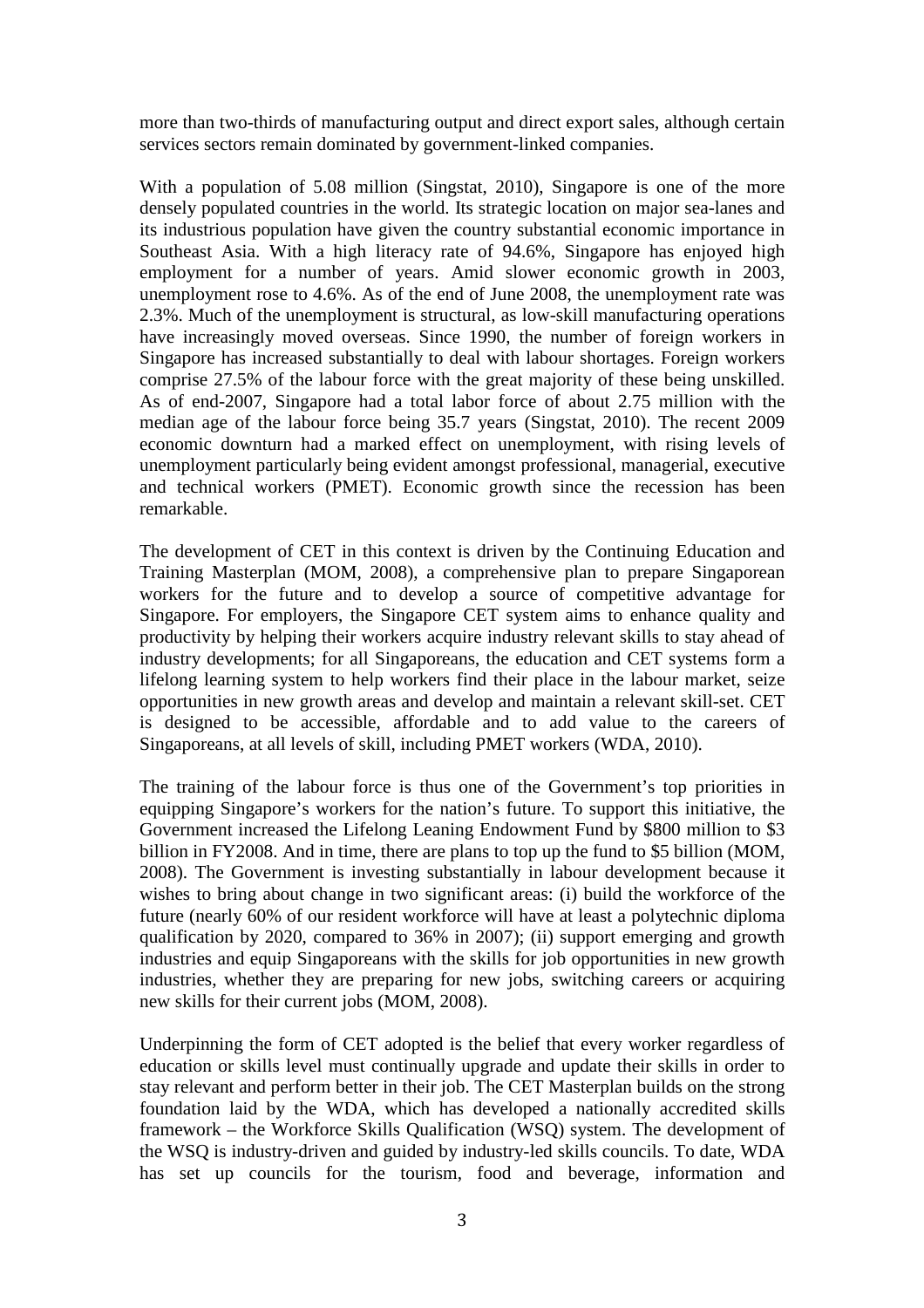communication technology, finance, precision engineering, process engineering, retail security, landscape, social services and healthcare industries (IAL, 2010). These councils have developed national skills standards at all working levels and for all major occupations in these sectors. The WDA's mission to enhance the employability and competitiveness of employees and jobseekers, and build a workforce that meets the changing needs of the Singapore economy, brings with it the need to engage in CET research to inform policy and practice (WDA, 2010).

#### **Strategy development process**

The IAL is an institution with a clear mission to support and develop high quality adult education and training, whilst recognizing the importance of research in informing the development of practice. As such, the IAL has a wide range of 'stakeholders', individuals and groups, who have an interest in its work and the outcomes of this work. In developing a research strategy, then, it was a priority to engage with these stakeholders and ensure that their interests are represented in the research programmes and other activities that emerge from the development of this strategy. These stakeholders are a diverse group, ranging from participants in training on the one hand to senior policy makers on the other. Not only do they have diverse interests and concerns (and, of course, many shared areas of interest and concern), these concerns are not necessarily stable, coherent or consistent with each other. Indeed, conducting consultation with stakeholders in a time of economic turbulence (January to March, 2009, during a period of economic recession) highlights contingent nature of some of these concerns (relating, for instance, to specific training interventions directly addressing current economic circumstances, such as the retraining of retrenched workers), which transform rapidly. In contrast, some concerns are enduring (such as concern about the process of, and extent of, transfer of learning from training to workplace practice), and consistently appear as, seemingly, age old problems. In formulating our strategy, we tried to encompass this diversity as best we could, and to incorporate both immediate and enduring concerns, spanning the highly pragmatic and the deeply conceptual (and, of course, any particular concern may well encompass both—a trainer can at the same moment be concerned about the most effective way to teach a particular skill and the extent to which Western learning theories are appropriate in Asian settings).

In order to understand the needs of the stakeholders, a sequence of focus group discussions with key interest groups were held. These discussions were designed to gain insight into the interests and perspectives of participants. They also sought to explore with them the process of doing research and ways in which research might be of benefit to them and how it might help enhance the quality of adult education and training in Singapore. We also worked with each group to identify key issues for research and begin to work these into researchable questions. These discussions thus both helped to explain what can be gained through the development of an active research community and set realistic expectations. In this way we began to establish a dialogue with our stakeholders whilst establishing a clear research agenda and fostering the engagement of diverse groups with this. The focus groups were thus much more than a means of gathering information and perspectives; they had an educative function, in that they presented an emerging vision of what we understand by research and engaged stakeholders in defining our future research programme. In the implementation of the resulting research strategy, we have maintained and built on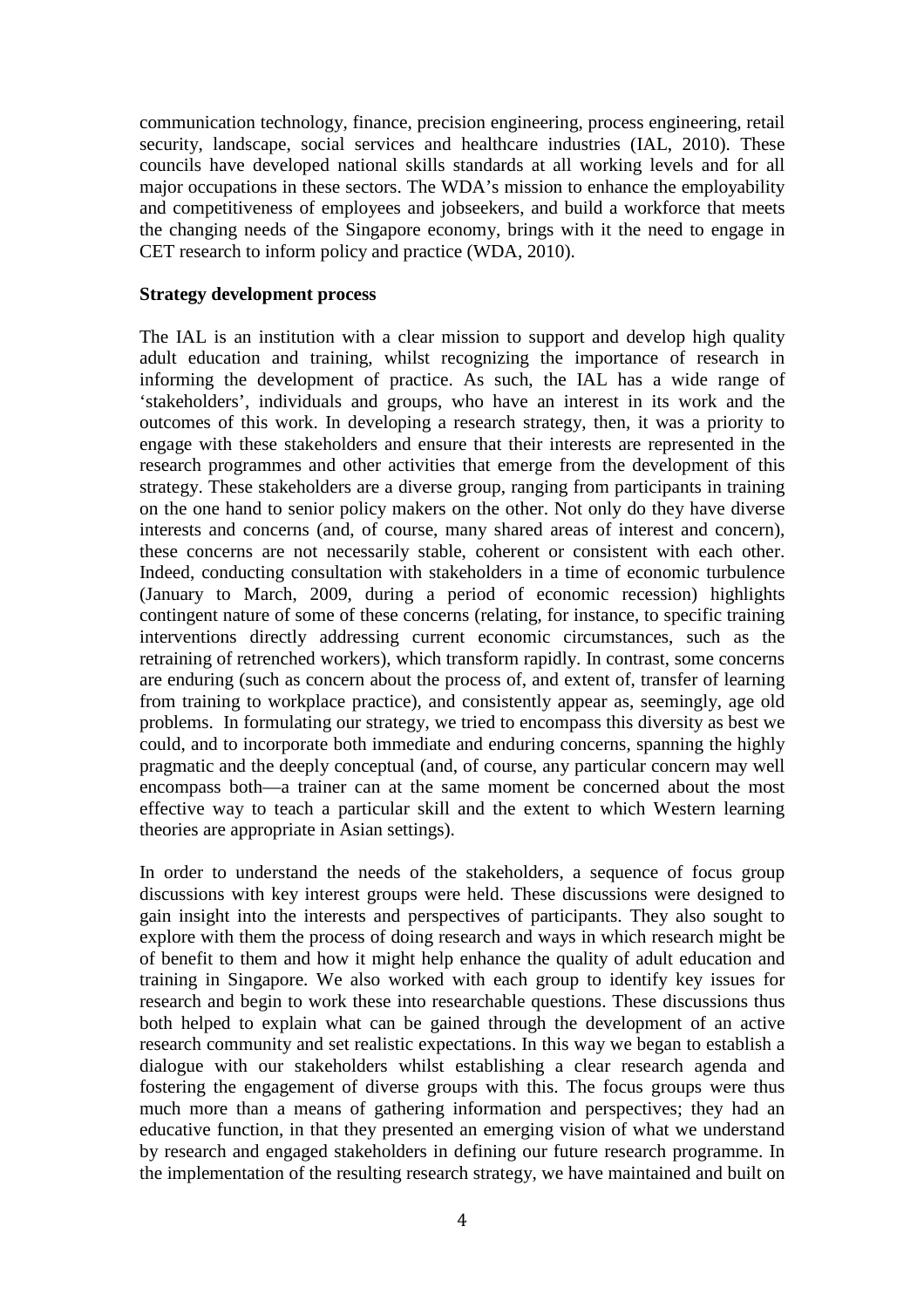this stakeholder engagement. The groups with which we met included the Manpower and Skills Training Council (MSTC), Institutes of Higher Learning (Institute of Technical Education, Polytechnics and Universities), Singapore Workforce Development Agency (WDA), Ministry of Manpower (MOM), National Trade Union Congress' Employment and Employability Institute (E2i), Continuing Education and Training Providers and the Singapore Training And Development Association (STADA).

In addition to these focus groups, a number of discussions were held with individuals and small groups from particular organizations with an interest in CET related research, such as the Singapore Armed Forces Training Institute (SAFTI) and the National Institute of Education (NIE). The strategy has also been informed by participation in associated activities at IAL, such as the development of the Diploma in Adult and Continuing Education, and the development of hosted higher degree programmes, as well as discussions with Advanced Certificate in Training and Assessment (ACTA) trainers and graduates. At the point of production of a full first draft of the strategy document, a two-day international research seminar was held to discuss the research strategy and possible initial projects and activities with experts in the field. This process of consultation and engagement has strongly influenced the form and content of the proposals made in this strategy document, and is reflected in the structures and processes proposed and the form and focus of the proposed research.

### **Outcomes and discussion**

The consultations highlighted the need to involve people as widely as possible in the production of and engagement with research, and the importance of not creating too firm a distinction between researchers and practitioners. It was also apparent that there is a need for the creation of a repository that enables access to, and evaluation of, existing and emerging CET related research in a form that is meaningful to the wide range of stakeholders. The strategy adopts the position that it is desirable, if practice is to be appropriately, effectively and intelligently informed by research, to support the development of a community of practitioner researchers and research aware policy makers, whilst appreciating that each area of practice has its own specialized knowledge. Sensitivity to the perspectives of stakeholders is particularly important for the IAL, as an organization that is not formally part of a higher education institution, in the development of an infrastructure that supports the production of high quality, cutting-edge research that relates distinctively to the Singaporean and regional context, but that has potential global significance. For the IAL to thrive as a practically and academically credible entity outside higher education, a strong relationship with stakeholders, and strong partnerships nationally and internationally with similar organizations and with higher education institutions is necessary. This has strongly influenced the proposals made in our strategy document, both in the structures and processes proposed and the form and focus of the proposed research.

The consultations with stakeholders and participants in the fields of workforce development, CET and adult learning, alongside a review of relevant policy, practice and research, have generated a list of key contemporary research issues in the field. From this, three broad research clusters were identified and proposed. Given that relatively little research has been conducted in these areas in Singapore, this breadth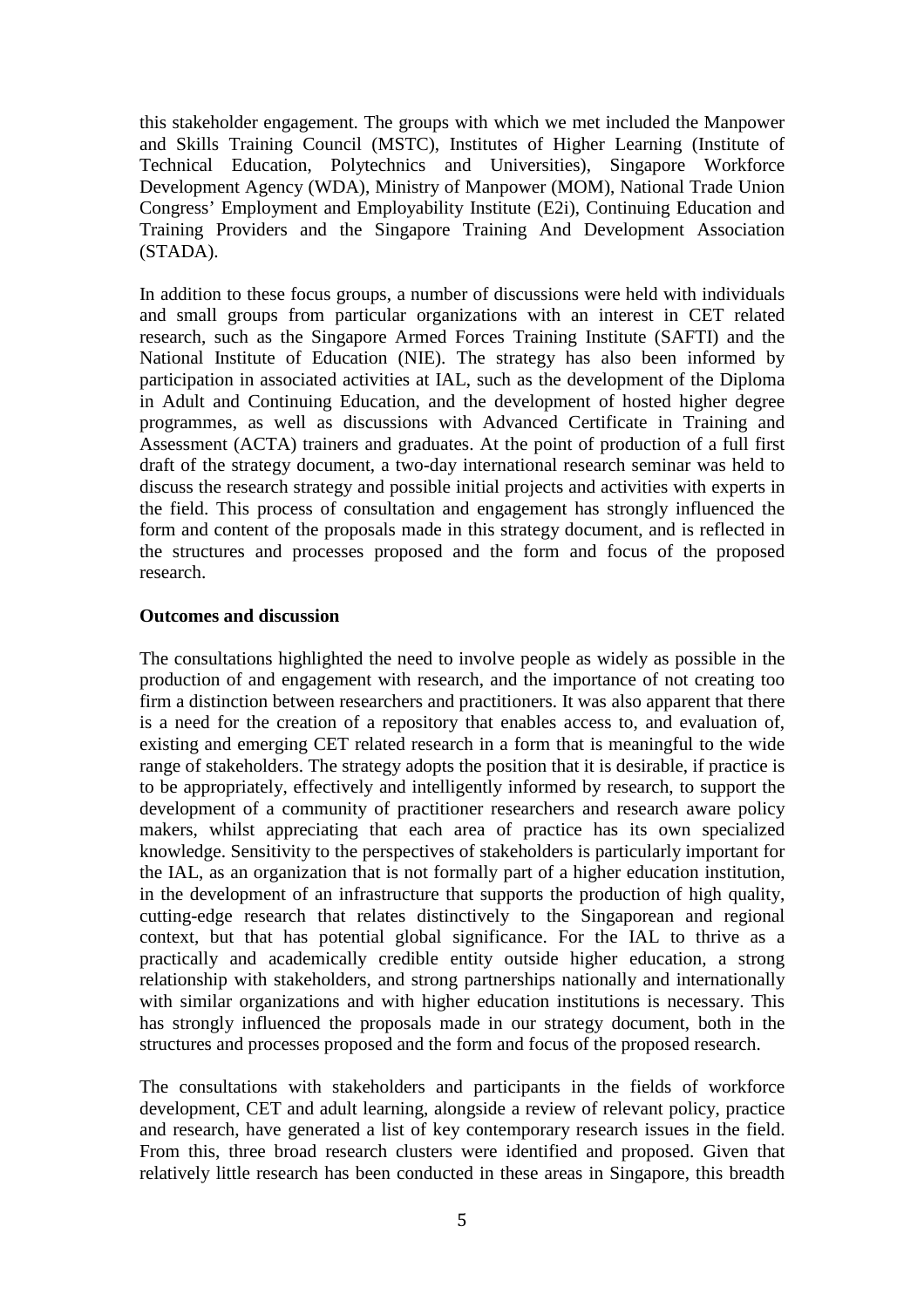of interests has been necessary in order to establish this particular field of research here. Within each of the clusters a number of key themes, and within these some indicative questions and issues, were identified.

The proposed clusters of research are: (i) learning, (ii) work and (iii) impact. There is, of course substantial overlap between the clusters (it is not possible to consider, for instance, the development of more effective training practices in a particular sector, without understanding both the characteristics of the trainees and the dynamics of the contexts within which they are working). The organization of projects into these three areas is principally to ensure that a balance is achieved across the research being carried out and to ensure that the interests of all stakeholders, from trainees and trainers through to industrialists and policy makers, are met across the research programme as a whole. In the selection of projects, the identification of synergies between the clusters and themes will be encouraged to ensure the greatest added value from the projects.

This *learning* research cluster is concerned with understanding the processes of adult learning, teaching and assessment in a range of contexts (for example, training courses, workplace-based learning, formal and informal settings). Amongst the themes identified were:

- *Adult learning, including questions relating to what is distinctive about adult* learning, the extent to which learning varies according to age or generation, how we identify the learning styles of adults, understanding of the motivation of adult learners in relation to training programmes.
- *Culture and learning,* a recurring concern being that the dominant theories, and related empirical work, which shape contemporary understanding of adult learning, are Western in origin, and that there is a need to develop an understanding of learning that is appropriate to social and cultural circumstances in Singapore and the region.
- *Pedagogy*, including how best to structure experiential learning, the value of incidental learning and in what contexts adults best develop work related skills and understandings.
- *Transferability and forms of knowledge,* particularly the extent to which learning outside the workplace transforms practice and performance at work, and the relationship between systems of qualifications and training.
- *Quality and relevance of training,* including assessment of variability in quality of courses, providers and trainers.
- *Assessment,* including exploration of different modes of assessment and evaluation of performance in the workplace, how we assess tacit knowledge and informal and workplace learning.
- *Transitions,* in particular the investigation of the similarities and differences in the form, content and relationship between pre-employment training (PET) and CET.
- *Trainers and training,* including the relative importance of expert knowledge, expertise and experience in training for the quality of teaching, and the impact of a predominantly freelance and mobile training workforce on training.

The *work* cluster concerns work and the workplace, and encompasses the interface between work and training, changes that are taking place in both the labour market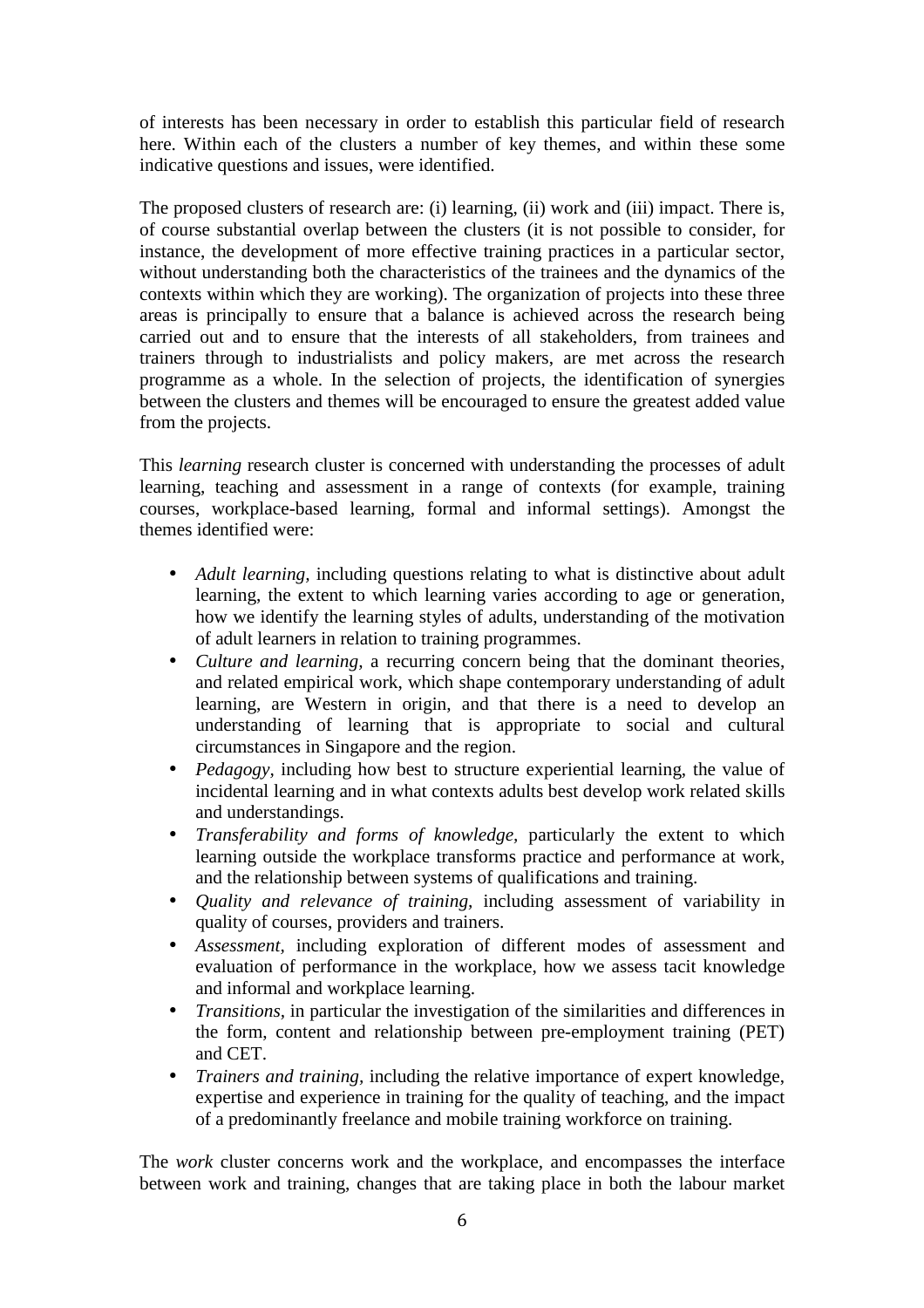and the workforce and specific aspects of work-related knowledge and skill development (for instance, workplace literacy and generic and life skills). It also includes questions relating to individual and group occupational and career trajectories and the relationship between their lives in and out of work (including the wider benefits of training for individuals and groups).

- *Learning organizations,* including investigation of how expert knowledge passes from one generation to the next in the workplace and how the transition from threshold practice to best practice achieved.
- *The value of CET*, encompassing questions relating to the status of CET in the workplace, and what value is ascribed to CET and vocational qualifications by employers and employees.
- *Changing labour market,* including investigation of what skills sets might be necessary in the future and how will they be acquired, mapping national, regional and global changes in the labour market.
- *Changing workforce,* encompassing investigation of the consequences of increasing retrenchment and occupational mobility of PMET workers and how to meet the changing literacy demands produced by changing economic and labour market demands.
- *Generic and life skills,* including how CET might enhance life beyond work, the possible wider social benefits of training (such as increased social cohesion and civic responsibility) and the convertible and transportable skills that are necessary for adapting to economic changes.
- *Workplace literacy,* for example consideration of how a low literacy level might inhibit progression and mobility with and between sectors, and appropriateness of adult literacy teaching methods and materials.
- *Sector and organizational differences*, including investigation of the extent to which the WSQ framework is appropriate across all sectors, and, how different occupational structures of sectors might affect career trajectories of people who move between sectors.
- *Individual and group trajectories*, including the profiling of learners to enhance the relevance and effectiveness of training provision.

The *impact* cluster is directly concerned with evaluating and understanding the impact of training, at all levels from the national through sectors, organizations and specific initiatives, to the individual. This area, more than the others, is concerned with the measurement of outcomes and with the relationship between policy and practice.

These clusters, themes and questions are intended to guide, but not constrain. It was not proposed from this to have three tightly defined research programmes, nor, at the point of production of the strategy, to specify a small range of key questions to address over the three year period to be covered by the strategy. These themes have, however, guided proposals for the specification of the first phase of projects for the IAL Research Division. The emphases of the questions and concerns have, of course, changed over time and thus need to be kept under review, making sustained stakeholder engagement important both in guiding the IAL research agenda and in interpreting and acting on the outcomes of the research. There are some notable absences from the questions and concerns raised by stakeholders. For instance, investigation of the use, and potential, of digital and new technologies in learning was not identified as a priority, nor was the possibility of more flexible forms of learning.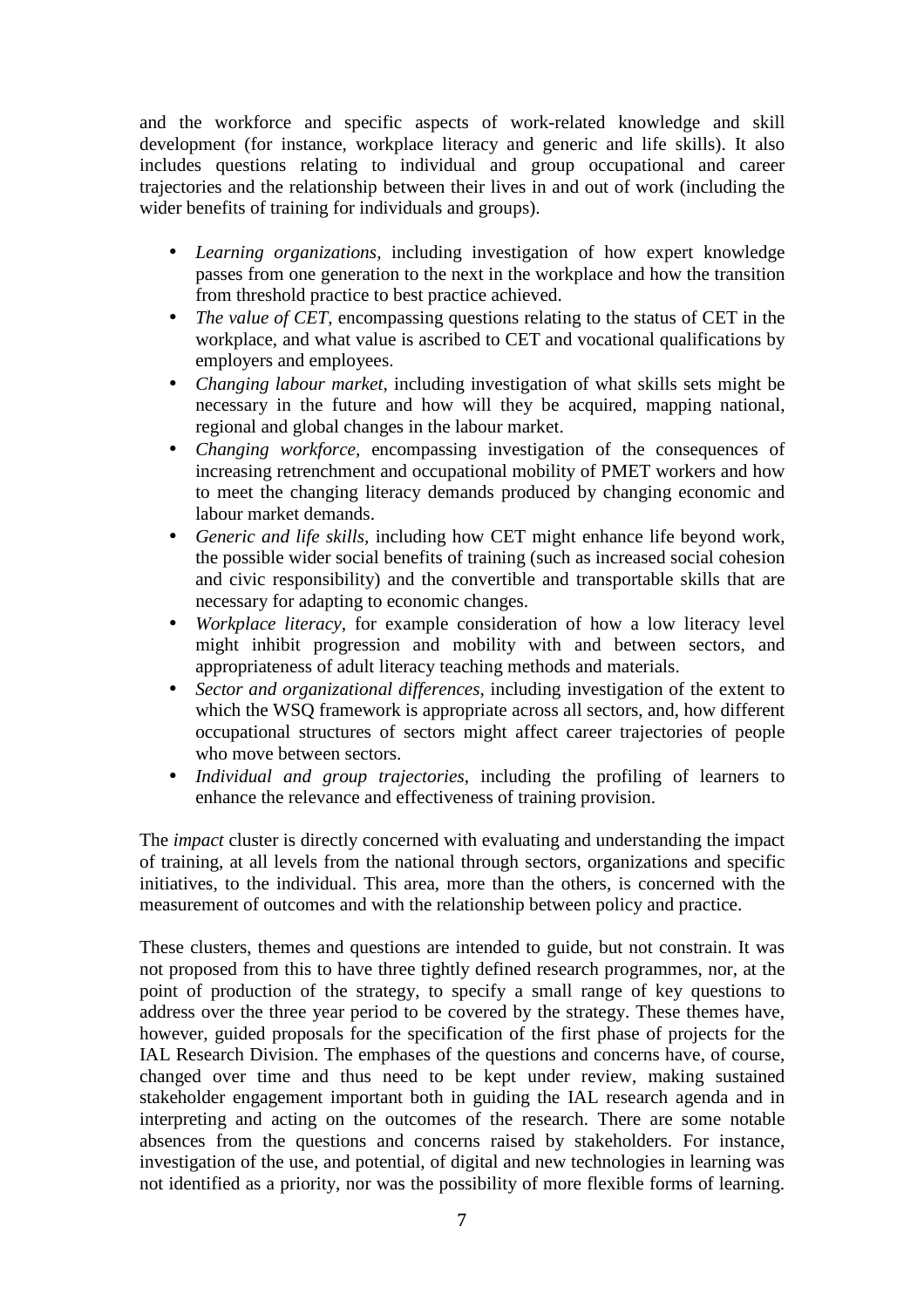Both these, however, have over the past year, become major concerns. This is particularly marked in relation to the CET Innovation Fund, launched by the IAL in 2010. All successful applications for these funds had a digital technology component (e.g. one project is developing a serious game, to run on mobile devices, for in-house retail training), with associated research and evaluation projects seeking to explore, understand and assess the potential and impact of these technologies.

Having identified the main strands of the research programme, and gained high levels of stakeholder commitment through the consultation process, the major practical challenge in the establishment of the IAL Research Division has been to build *research capacity and capability*. As we have stated, relatively little research on CET has been conducted to date in Singapore. Most educational research focuses principally on schooling and pre-employment training, as the funding for educational research has come largely through the Ministry of Education, which has responsibility for these areas. This affects not only the volume of research relating to CET but also the distribution of the capacity to conduct educational research, which is concentrated at the National Institute of Education. Whilst there are individuals and groups with experience and interest in conducting research that is of relevance to adult, continuing and vocational education, until now there has not been a clearly defined institutional base for this work.

We have adopted a number of strategies to build capability and capacity. One has been to draw on the expertise of experienced researchers in the field, through our *Visiting Fellows* scheme, in both the conduct of research and mentoring and training researchers. For example, Stephen Billett's project for IAL *Promoting and Supporting Lifelong Employability* involved local practitioners in the planning and conduct of the research, including the training of a group of local researchers to conduct and analyse interviews and surveys. We have also sought to enlarge capability for CET research in Singapore by conducting research that engages practitioners directly in conducting research in their own workplace, focusing on questions of direct relevance to their practice. Helen Bound's *Reflexive Practitioner Research* project has engaged trainers from retail and tourism sectors in conducting there own research, and has incorporated series of workshops helping practitioners carry out workplace-based studies.

The research carried out needs to be widely disseminated in order to be of maximum benefit to stakeholders, partners and the wider CET community. This entails not just deploying a wide range of modes of dissemination of, and engagement with, research but also ensuring that research is presented in a form that is appropriate for and accessible to its intended audience. Each project thus, from the outset, has a clearly defined dissemination strategy.

Being part of a government organization brings the benefit of linking the outcomes of our research closely with policy and practice, and enables us to demonstrate the impact of what we do in very tangible terms, through, for instance, changes in national policy relating to the results of our research. It also brings challenges, such as the limit placed on 'headcount', that is the number of our established staff. Having to work with a strictly enforced staffing allocation means that to meet expectations in terms of volume, scope and reach of our research, we have to develop a 'cloud' of associated researchers. Within our projects we encourage participation of practitioners and others interested in gaining research skills and conducting research. We offer *Research Associate* status to active researchers in CET, such as graduates from the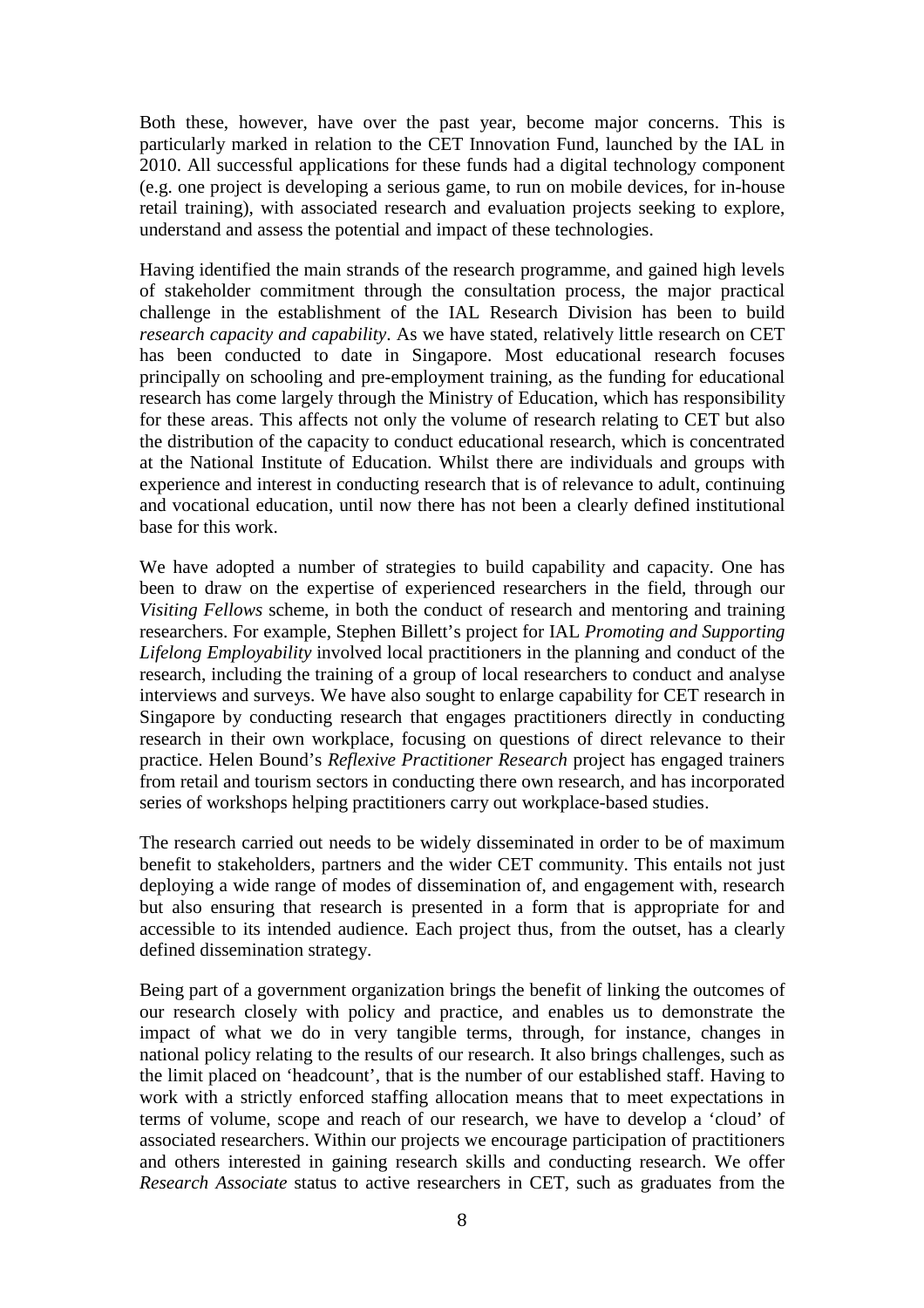Institute of Education University of London MA in Lifelong Learning, which we host at the IAL. In addition to formal accredited programmes with a research component hosted and run at the IAL, we run series of workshops for practitioner researchers, leading them through the stages of a small scale research project and assisting them in the development and conduct of their own research. For wider engagement, we run research seminars on our completed and on-going research projects. We are currently working on a potential doctoral programme with local and international partners. These strategies link with our programme of visiting researchers (from *Visiting Research Fellows*, at professorial level, through to postdoctoral schemes, postgraduate research placements and internships) to enlarge our community of CET researchers.

## **Conclusion**

This paper has served, we hope, to describe the process we have followed in the establishment of a research unit focusing on policy and practice relevant research in adult and continuing education. The strategy we have adopted has attempted to gain maximum commitment of the diverse stakeholders, from trainees to policy makers.

As we have stressed, capability building is a major issue for us. The value of clustering projects and researchers in order to maximize mutual support and learning has become clear. To maximise this we have recently formed three research centres, each led by an experienced researcher. Helen Bound leads the *Centre for Research in Learning*, Johnny Sung leads the *Centre for Skills, Performance and Productivity Research*, and Andrew Brown leads the *Centre for Evaluation and Innovation Research*. Whilst each centre has a distinct focus and approach, some projects span centres, and, with only a small team, our researchers need to work across the centres. Wherever possible, researchers work collaboratively on projects, and every researcher works on more than one project. We have a small research admin team, and responsibilities for infrastructure development are also shared across the research team (so, for instance, one member of the team has a particular interest in and responsibility for publication, and will work with the admin team to develop new means for the dissemination of our work). A delicate balance has to be maintained between core research work and participation in the development of our research infrastructure.

With our research infrastructure in place, we are now in a position to advance our research programme and seek more extensive partnerships, all of which will be designed to support our planned increase in CET research capability and capacity, as well as to foster research-informed practice and contribute the wider international adult and vocational education knowledge base. Our research collaborations have enabled the IAL to leverage on overseas research expertise and networks. Over the past 18 months, IAL has hosted 11 international *Visiting Research Fellows* and conducted 16 research projects. Of these, eight are now completed. A high priority has been placed on dissemination of research to practitioners and policy makers, as well as researchers in CET. To date, 15 public research seminars and workshops have been held to foster research informed practice. In addition four doctoral and 13 masters scholarships have been provided to support the development of local CET research expertise.